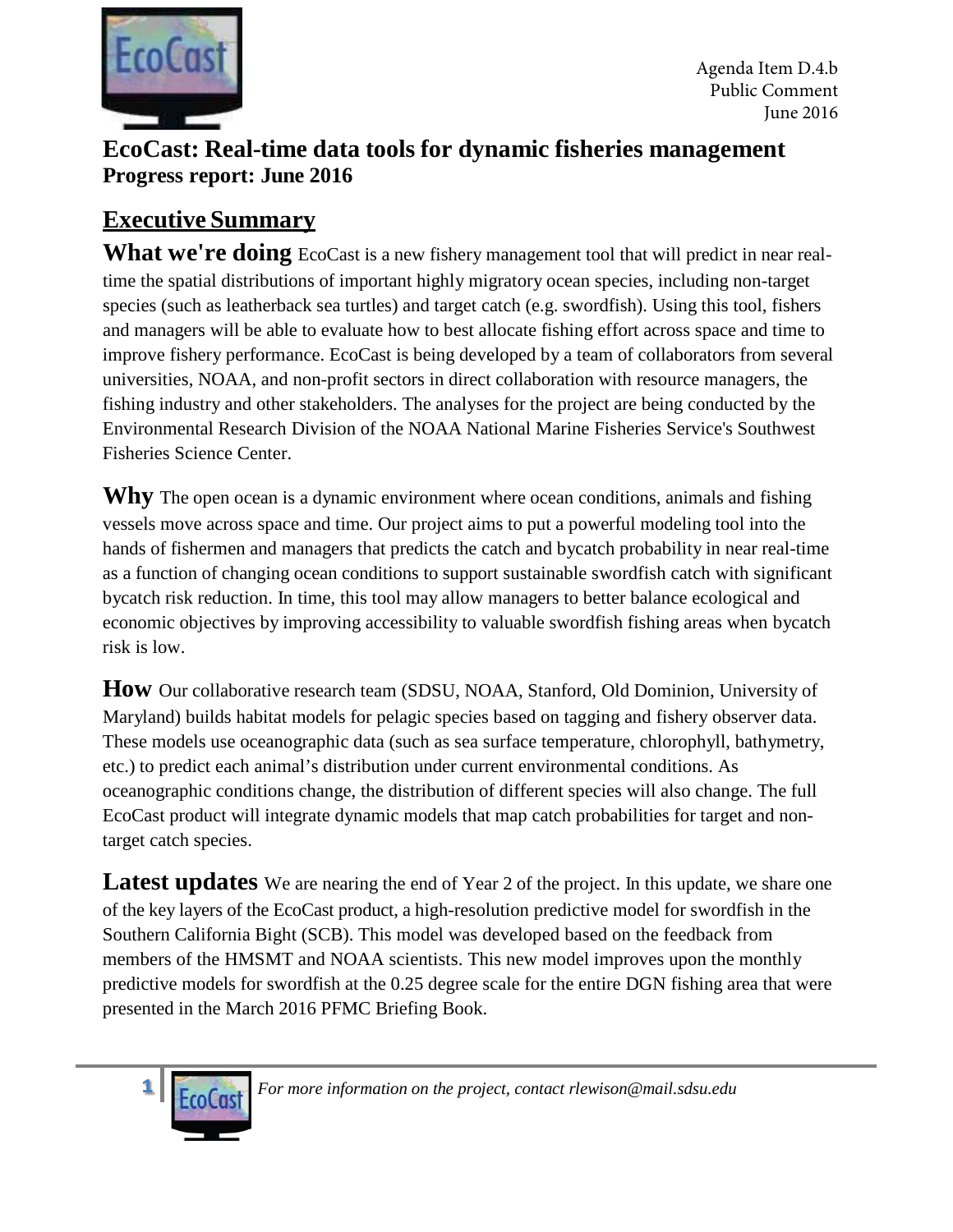

The new swordfish model is a daily, 4km predictive model for the SCB that represents the probability of swordfish catch as a function of bathymetry, bathymetric rugosity (or variability), sea surface temperature (SST) and lunar phase to predict swordfish catch probability, with red representing a high probability and blue a low probability of swordfish capture (Figure 1). The details of the models are included in the **Methods and Results** section (see Page 3). These models have been reviewed by NOAA scientists and we will be soliciting feedback on the highresolution models from the Council, HMSMT, HMSAS, fishermen and other stakeholders at the June PFMC meeting. We are also working to find partners to formally test and validate the swordfish models.



Figure 1. An image of the daily, 4km scale predictive models of swordfish catch probability in the SCB using bathymetry, bathymetric rugosity, SST and lunar phase as the key predictor oceanographic variables.

**Stakeholder engagement** Our analytical team continues to convene expert panel reviews with members of the HMSMT, and other NOAA scientists. Participating scientists were given an opportunity to review predictive models, ask questions, make suggestions, comments and provide comprehensive feedback on our team's products. We will continue to bring our results and findings to the Council, fishermen and other stakeholders to solicit input and expertise. We are working to find partners to formally test and validate the swordfish models.

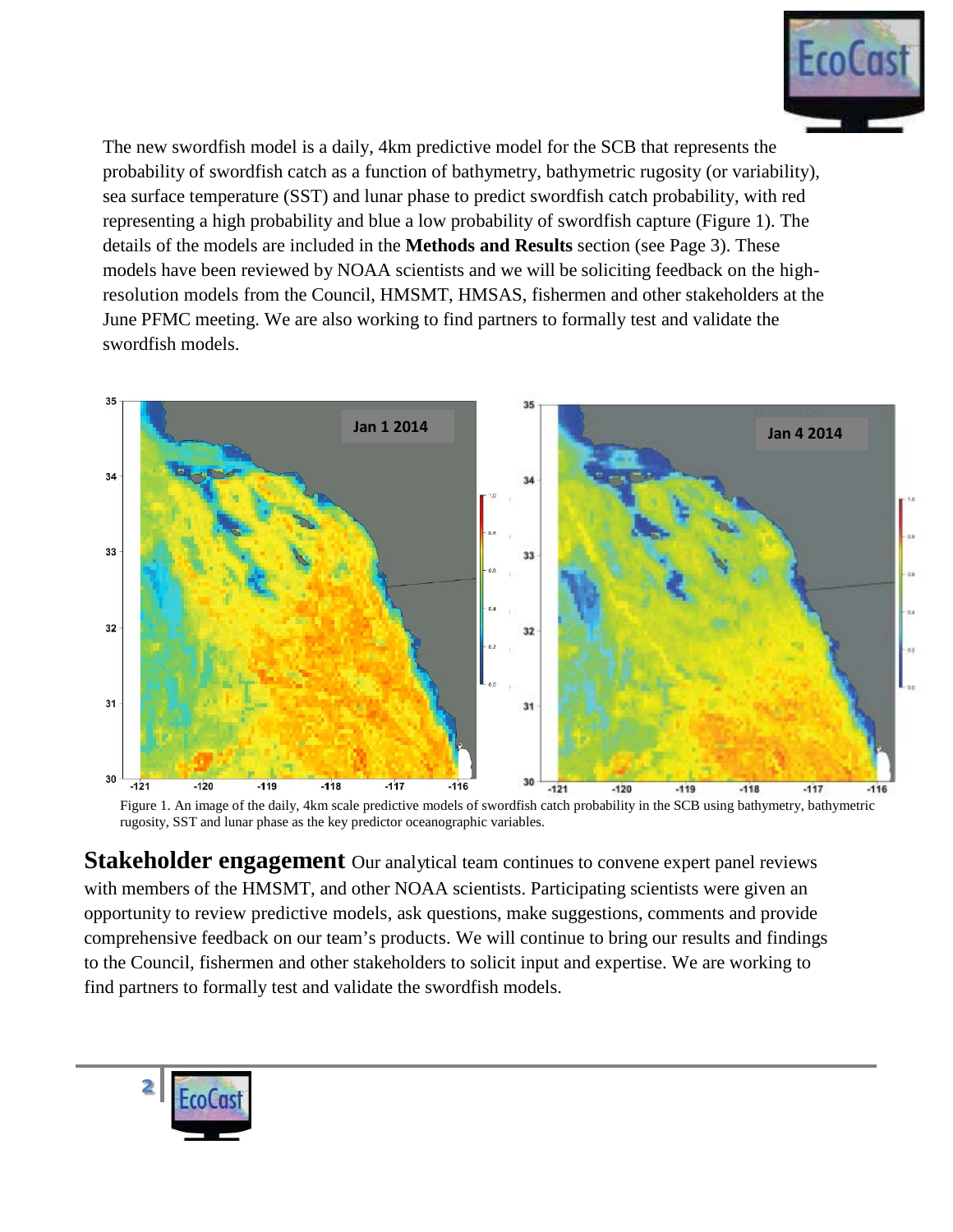

**Next steps** We will continue to build the analytical components of the EcoCast product – building and validating the habitat model predictions for the three other focal species (blue shark, sea lions and leatherback turtles). Models for blue sharks and California sea lions have been developed, and these models are being revised and refined. We are also generating predictive models for leatherback turtles that can be integrated with these data layers. As we continue to develop predictive models for our focal species, we will continue to incorporate new observer data. A complementary project which will develop predictive models for hard-cap marine mammals using NOAA survey data (funded by California SeaGrant, PI:Maxwell) is underway. We continue to work to integrate Regional Ocean Modeling System (ROMS) output into the EcoCast framework.

In the next quarter, we plan to

- Launch an EcoCast website to serve as a stable and accessible platform for stakeholders to access EcoCast products. The website will also serve as means of tracking usage and solicit and record feedback. The website is being developed jointly by The Nature Conservancy (TNC) and UC Santa Barbara (McClintock Lab)
- Continue model construction for the other three focal species, and continue model refinement, incorporating time lags for a number of oceanographic variables (chlorophyll concentration, wind, sea surface temperature), improve the models' capacity to capture seasonal changes in animal distribution and ROMS data
- Integrate newly available logbook and observer data

**Methods and Results** In this section, we provide technical details and information on the swordfish model construction, assumptions and our methodological approach. The Environmental Research Division, Climate and Ecosystems program of the Southwest Fisheries Science Center is leading the analyses for the project.

In order to provide high-resolution predictions of swordfish presence specific to the Southern California Bight (SCB), we used a subset of the DGN observer data specific to this region to inform models (121**°**W to 116**°**W; 30**°**N to 35**°**N). Models were constructed using a suite of oceanographic data with the highest spatial resolution currently available. As swordfish are known to associate with seafloor features such as seamounts and abrupt underwater topographies, we used an ultra-high resolution (2") multi-sensor bathymetry dataset known as ETOPO2v2, obtained via the NOAA World Data Service for Geophysics, Boulder (https://www.ngdc.noaa.gov/mgg/global/etopo2.html). This provided both absolute water depth, and its standard deviation over a 6"x6" moving window, for the location of each fishing set. The standard deviation of bathymetry is higher where the seafloor topography is more uneven, such as that near seamounts and submarine canyons. In combination with this bathymetric dataset, we used Pathfinder AVHRR sea surface temperature (SST) data, which has a grid resolution of 4km, for the period 1990-2011 and the more recent ultra-high resolution (1km) SST dataset produced by the NASA

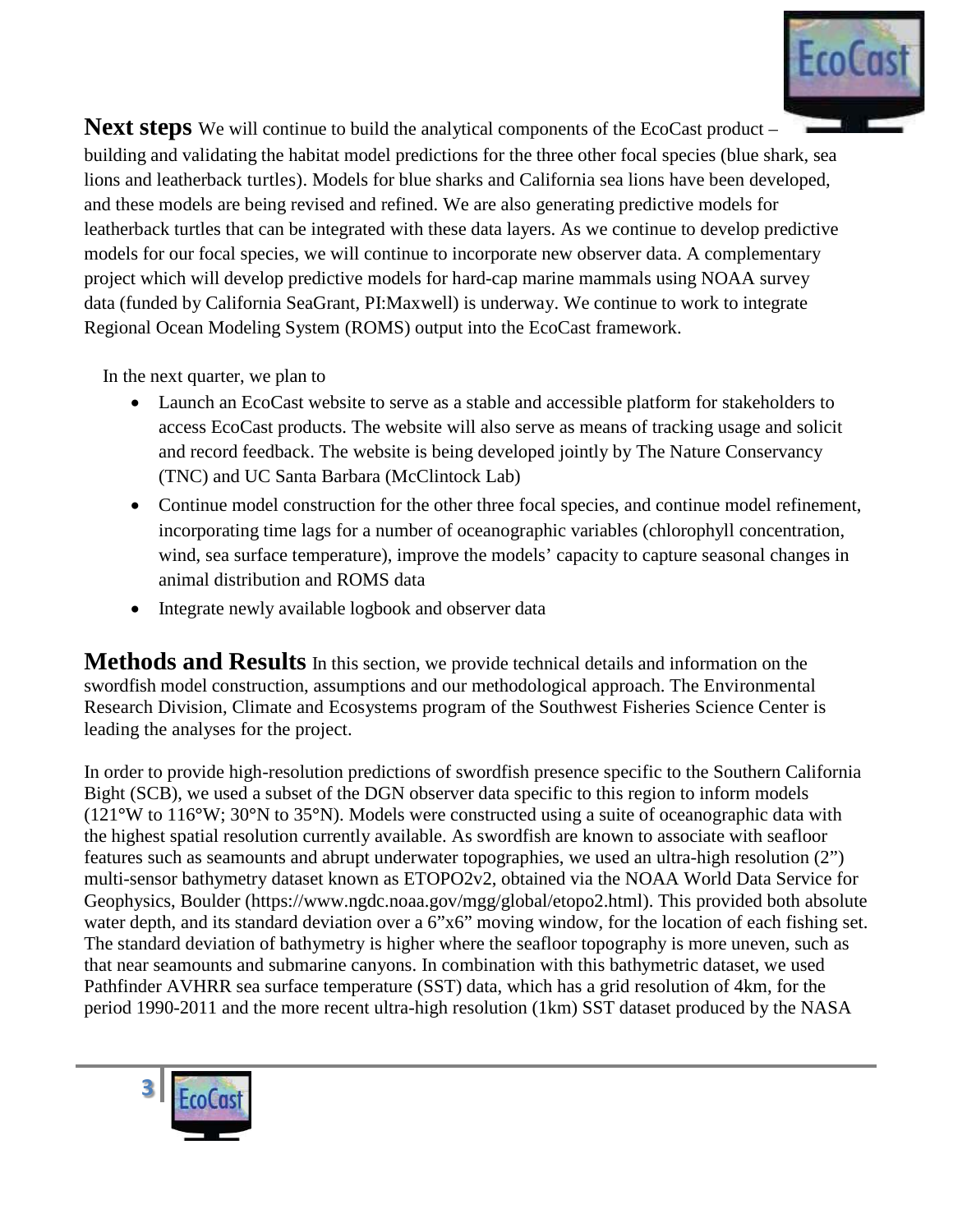

Jet Propulsion Laboratory for all set locations since 2011 (http://ourocean.jpl.nasa.gov/SST). In addition, a quantitative measure of moon phase (% lunar illumination) for the day in which each set was cast was included in models, as swordfish are known to adjust their swimming depth in response to changing light penetration conditions with changing moon phase (Dewar et al., 2011). Response curves for these variables can be seen in Figure 2.

Using these measures of the oceanographic conditions at both swordfish catch and empty set locations, we used Boosted Regression Trees, a powerful 'machine learning' technique, to model the probability of catching at least one swordfish in each 4km cell of the study area. Model validation was carried out through leave-one-out cross-validation, a process which cycles through all years for which NOAA fisheries observer data were recorded, leaving each year in turn out of the model fitting process and then using data from that year to validate model predictions. This process yielded a cross-validation statistic of 0.7, indicating that the model is correctly predicting 70% of swordfish catch over the 24-year period. This high-resolution model can be used to predict the probability of catching swordfish in each 4km grid cell in near real-time using the ultra-high resolution SST by NASA (Figure 3).



Figure 2. Response curves for predictor variables used in the 4km Southern California Bight (SCB) swordfish model

References:

Dewar, Heidi, et al. "Movements and behaviors of swordfish in the Atlantic and Pacific Oceans examined using pop-up satellite archival tags." *Fisheries Oceanography* 20.3 (2011): 219-241